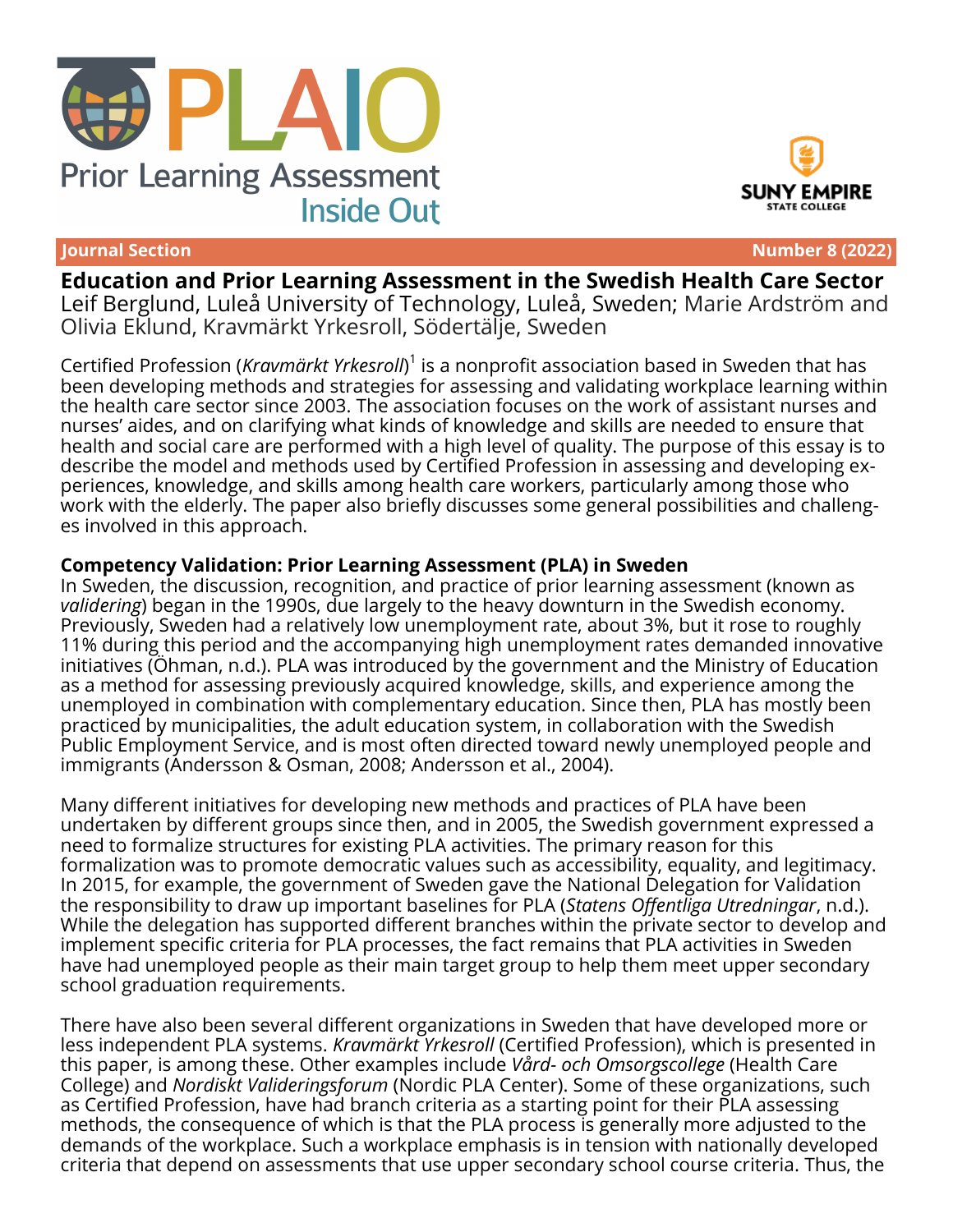challenge posed by these independent systems is the legitimation of the results of their PLA process so that certificates, points, or diplomas are equally considered and recognized nationwide. Some of these independent PLA systems have also been described and explored by the government in different investigations. Certified Profession has, for example, been part of two national public inquiries, one about how to strengthen the skills within the health care sector (*Statens Offentliga Utredningar*, 2019, p. 20) and another about how to make work within eldercare a more attractive option (*Statens Offentliga Utredningar*, 2008, p. 126).

# **The Swedish Health Care System**

The Swedish health care system has three administrative levels — national, regional, and municipal — which are all run democratically by elected officials (Swedish Research Council, 2017). On a national level, the government has the role of setting the overall political agenda for the health care system in Sweden through laws and guidelines. The Ministry of Health and Social Affairs has the responsibility of implementing these laws and guidelines. The ministry also administers the federal government budget on health care issues. There are 21 regions in Sweden and each region is responsible for organizing the health care system for every citizen to have access to good health care. Finally, the 290 municipalities in Sweden are responsible for the care of the elderly, people with psychological or physical disabilities, people who have completed their health care treatments and need rehabilitation, as well as for health care in the schools (Anell et al., 2012).

The first level in Sweden's health care chain is primary care (Swedish Research Council, 2017). There are about 1,000 health care centers in Sweden, which support residents with basic treatment, rehabilitation, etc. About 25% of all health care centers are managed by the private sector (*Ekonomifakta*, 2020). The next level is county health care. There are 20 main county hospitals and about 40 smaller county hospitals in Sweden. The first category of hospitals covers all special areas of health care and needed equipment, while the smaller hospitals have more general resources and some specialist care. There are also seven university hospitals in Sweden that treat rare and complicated cases. Six of the total number of hospitals are run by private corporations (OECD/European Observatory on Health Systems and Policies, 2017).

Health care expenditures in Sweden were 11% of the country's gross domestic product (GDP) in 2017. The health system is financed by taxes up to 84% and the rest is financed by patient fees and other fees (*Statistikmyndigheten SCB*, 2019). Despite the high percentage of tax-financed health care, the private health insurance market is rapidly increasing in Sweden. About seven percent of the population now has supplementary health insurance (*Svensk Försäkring*, 2021).

Elderly people in Sweden are cared for either in special eldercare centers (*äldreboenden*) or in their homes by home-care service (*hemtjänsten*). In 2016, almost one-fifth of every eldercare center was run by private organizations, and in the county of Stockholm, this figure was 50% (*Ekonomifakta*, 2020). One-fourth of all home-care services in Sweden overall, and almost twothirds in the county of Stockholm, were run by private organizations.

# **Professional Roles within the Health Care Sector**

Today, those who work within the health care sector without any formal health care education work as nurses' aides (*vårdbiträde*). The only formal education requirement is the completion of compulsory school (grades 1-9). Historically, this occupational group had even less formal schooling or none, and the occupation was subsequently phased out in the 1990s. The position has reappeared in recent years to relieve the burdens of assistant nurses, a more highly qualified position. Sometimes nurses' aides are also offered short courses at hospitals at a level that can be compared to assistant nurses and are also employed with that title, since the title of assistant nurse will not be protected until the year 2023 (Socialstyrelsen, 2022). They are often employed at eldercare centers or within the home-care service activities. Roughly 75,000 people work as nurses' aides in Sweden (*Statistikmyndigheten SCB*, 2018). The nurses' aides provide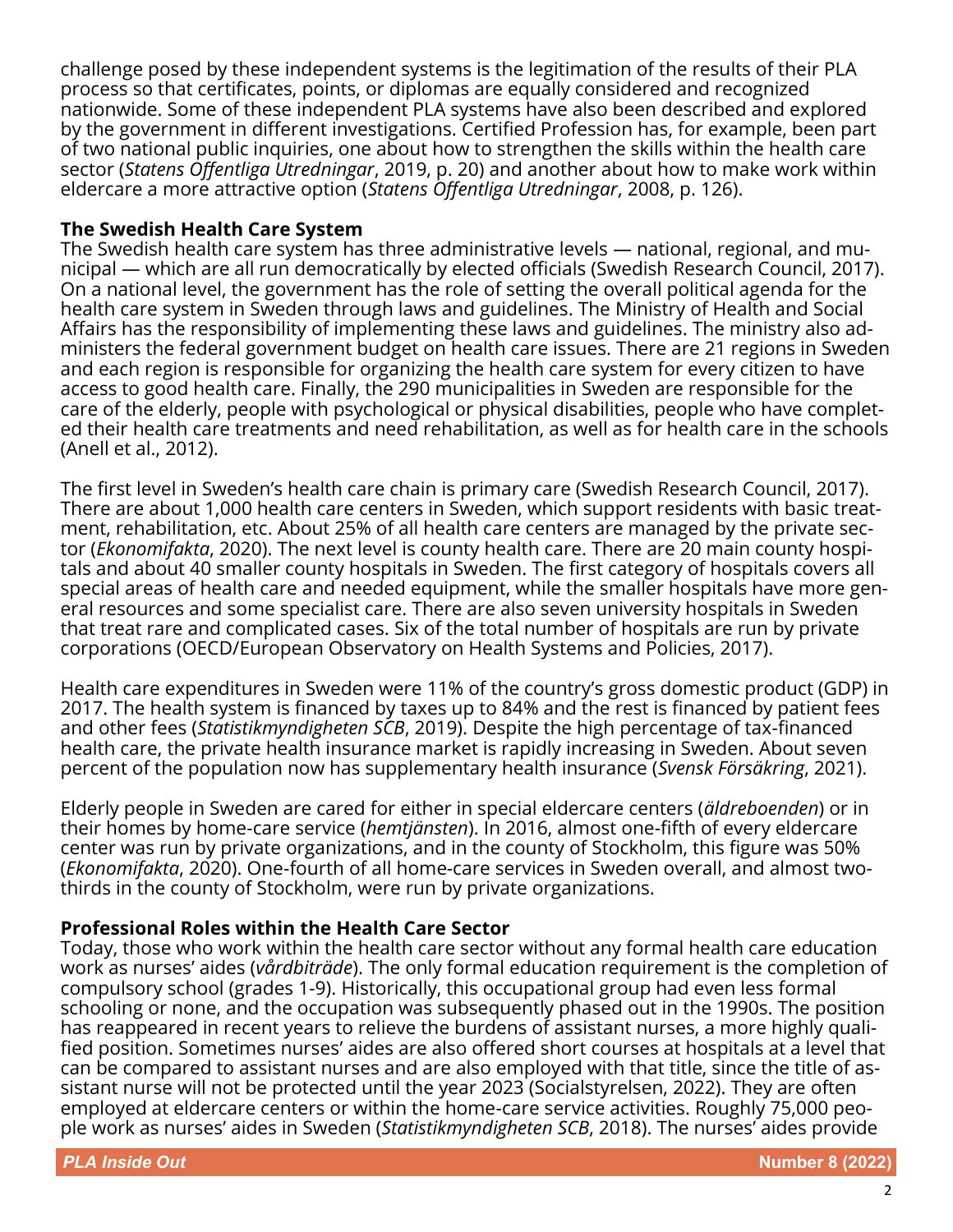practical care for the patients: preparing meals, doing laundry, caring for patients' hygiene, etc. The working tasks differ depending on the type of care the person needs.

The next level above the nurses' aide is assistant nurses (*undersköterska*), who usually have an upper secondary school education (equivalent to a vocational degree or associate degree in the U.S.) within the health care program. The assistant nurses also have the responsibility for the practical care of the patients, i.e., making beds; delivering food; helping the patient with toilet visits; taking temperature, pulse, blood pressure, or blood samples; inserting/removing catheters, etc. Most of these tasks are done by both assistant nurses and nurses' aides. It can be said that nurses' aides and assistant nurses often work with the same tasks in eldercare. You find more assistant nurses within eldercare than nurses' aides, whereas the situation is the opposite within the home-care service. The position of assistant nurse is Sweden's most common profession (135,000 workers). More than nine out of 10 of these assistant nurses are women (*Statistikmyndigheten SCB*, 2018).

Nurses (*sjuksköterska*), the next level, have at least a university-level bachelor's degree. Many also have specialized degrees in certain areas of health care. Nurses are found in all sectors of health care workplaces. Nurses have the overall responsibility for the patient throughout the process of treatment and care, and many hold a coordinating and leadership role within their respective organizations. More than 100,000 people currently work as nurses within the Swedish health care system (*Statistikmyndigheten SCB*, 2018).

#### **Challenges to the Nursing Professions**

The main challenge for the Swedish health care system has been long waiting times for people in need of proper care, something that has become particularly prominent during the COVID-19 pandemic. The surgery queues have increased, and the government quite recently made a statement about special efforts to deal with them. Another challenge is the lack of nurses with specialist skills; the number of experienced and specially educated nurses has been falling since 2005 (OECD/European Observatory on Health Systems and Policies, 2017; *Socialstyrelsen*, 2020). Due to the small number of inhabitants in rural areas, which makes it difficult to finance local health services, traveling long distances is required to receive health care for patients.

In a recently published report from The National Board of Health and Welfare, the lack of different types of skills within the health care system in Sweden was highlighted. As mentioned previously, nurses with special experience and skills are much coveted and needed, especially outside urban areas (*Socialstyrelsen*, 2020). There is also a shortage of educated nurses in 56% of all municipalities, and on a regional level, the percentage is even higher (76%). Statistics Sweden (*Statistikmyndigheten SCB,* 2021) declared that there will be a great need for assistant nurses by the year 2035.

This situation has initiated a debate and investigation into the status of the role of the assistant nurse in Sweden, and so the government investigated how the role of the assistant nurse could be changed to enhance both quality and job security within the health care system. The purpose was to submit proposals regarding formalized skill criteria for this profession to see if there were ways to standardize the role of assistant nurses and to create a registered profession with a protected professional title, like that of physicians and nurses (*Regeringskansliet*, 2017). The obvious challenge in this initiative was that assistant nurse is a quite heterogeneous profession, both in skills and practical outcomes. The results of the study (or analysis) that came two years later showed "relatively widespread deficits regarding the competence within this professional group, which has a direct practical implication on the performance of their work tasks." It was also stated: "that it is the responsibility of the employer to ensure that the relevant and proper competence is recruited in order to have effective activities with quality" (*Statens Offentliga Utredningar*, 2019, p. 9). The report/analysis also showed that certain skills were desirable and lacking among the researched group, such as assessment abilities,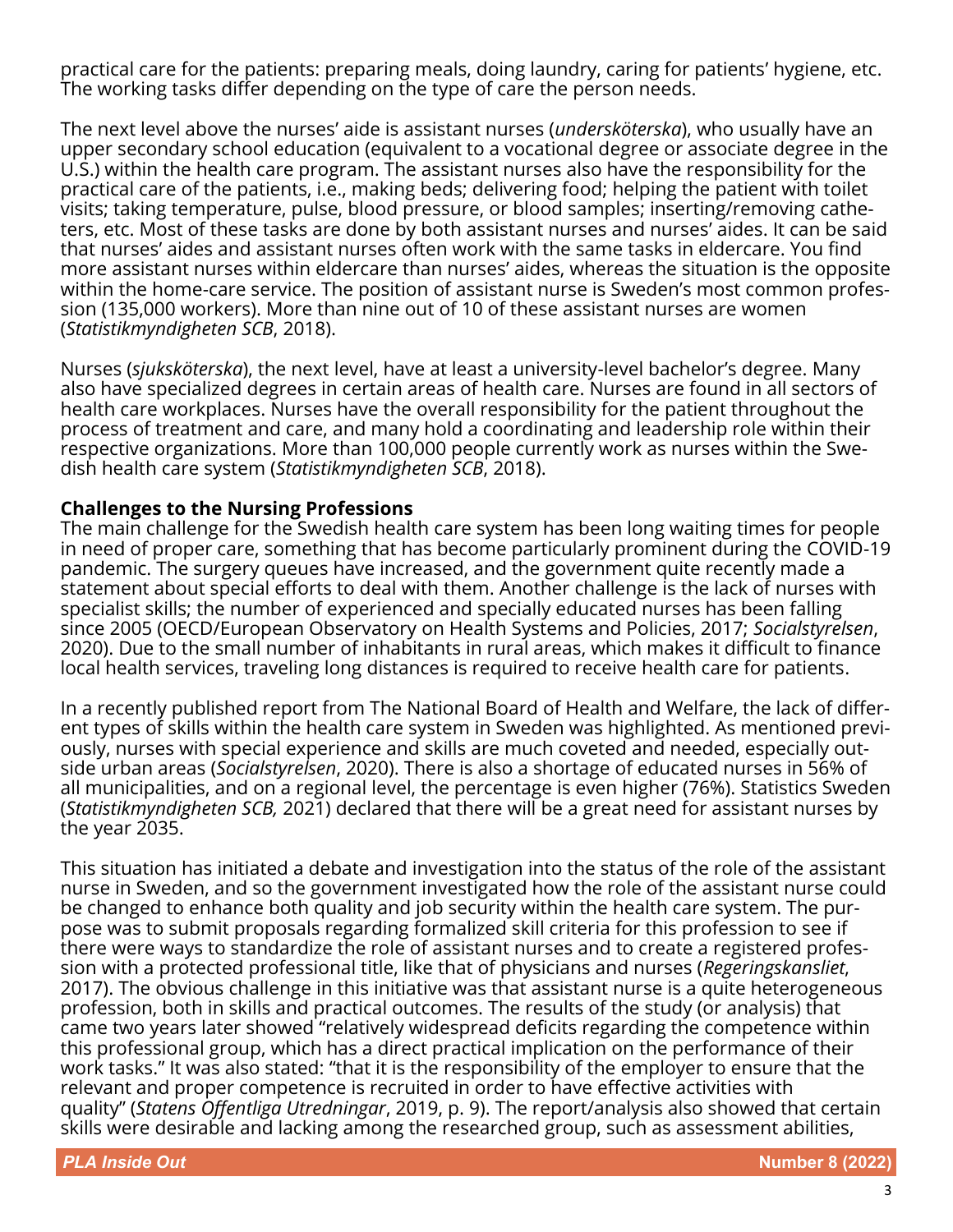medical competence, and knowledge about how to make diagnoses and perform professional personal treatments. Some additional requirements were also pointed out, such as insufficient language skills. The report made several recommendations including that the title of assistant nurse be both protected as a professional title and be registered, and that upper secondary school curriculums be adjusted to meet the demands for skills development in certain areas that were highlighted in the report.

All these reflections and discussions finally led to a parliament decision to make the title of assistant nurse a protected professional title beginning July 1, 2023 (*Socialstyrelsen*, 2022). This means that only people with a certain education or competency will be able to use the title, with the goal being to strengthen the competency within this profession and make sure that everyone with the title has the knowledge that is needed. Another long-term aim is to make the profession of assistant nurse more attractive and interesting for young people to choose as their career. There will also be a 10-year interim period where people with the title of assistant nurse can work in this role without having to apply for a special certificate.

# **Eldercare in Sweden**

The proportion of elderly people in Sweden is increasing and more workers are needed in this sector soon. Through established national values, everyone who works with eldercare has a clear mission: to support every person in a way that makes it possible for them to live the way they want to live. Put simply, the national values describe how to work in an ethical way that secures the care for elderly people (*Socialstyrelsen*, 2012). Many municipalities have been working on clarifying this and making it more locally tailored by crafting their own dignity guarantee, a local guideline for eldercare, which is also communicated and discussed with all the employees (Ardström et al., 2017).

Recruiting employees has been a challenge for eldercare in Sweden for a long time. The interest in applying for an education in social and health care is low; therefore, many people working in eldercare lack formal education. That makes recruiting employees with the appropriate competencies at the rate necessary to keep the care safe and correct difficult. As noted earlier, for example, employees lacking skills in linguistic competence is not uncommon, which can result in misunderstandings and lead to an increased workload for their colleagues (*Sveriges Kommuner och Landsting*, 2015).

Eldercare employees are also under increased pressure. Many elderly people in need of care come to a residential home or receive home-care later in life. That means they often need more specific medical treatment and care, which emphasizes the need for the right skills among people working with health and social care at this level (Ardström et al., 2017).

Because of the challenges of recruiting coworkers, many additional work hours have been needed to introduce new colleagues to the workplace. These introductions often prove to be too short and inadequate to prove useful in practical application.

Investments have been made to give employees who lack a formal education the possibility to study, but for many, especially those with foreign backgrounds, it has been challenging to utilize the education and manage the school requirements due to the challenges they have in understanding, speaking, and writing the language (Ardström et al., 2017). The number of employees in this profession with a first language other than Swedish has increased since the 1970s due to the increased number of immigrants (Huupponen, 2019). In the face of these substantial challenges, the Swedish government proposed new initiatives to make work with elderly people more attractive (*Socialstyrelsen*, 2018).

#### **Methods of the Certified Profession Organization**

This need for alternative ways of learning the profession has been the main reason behind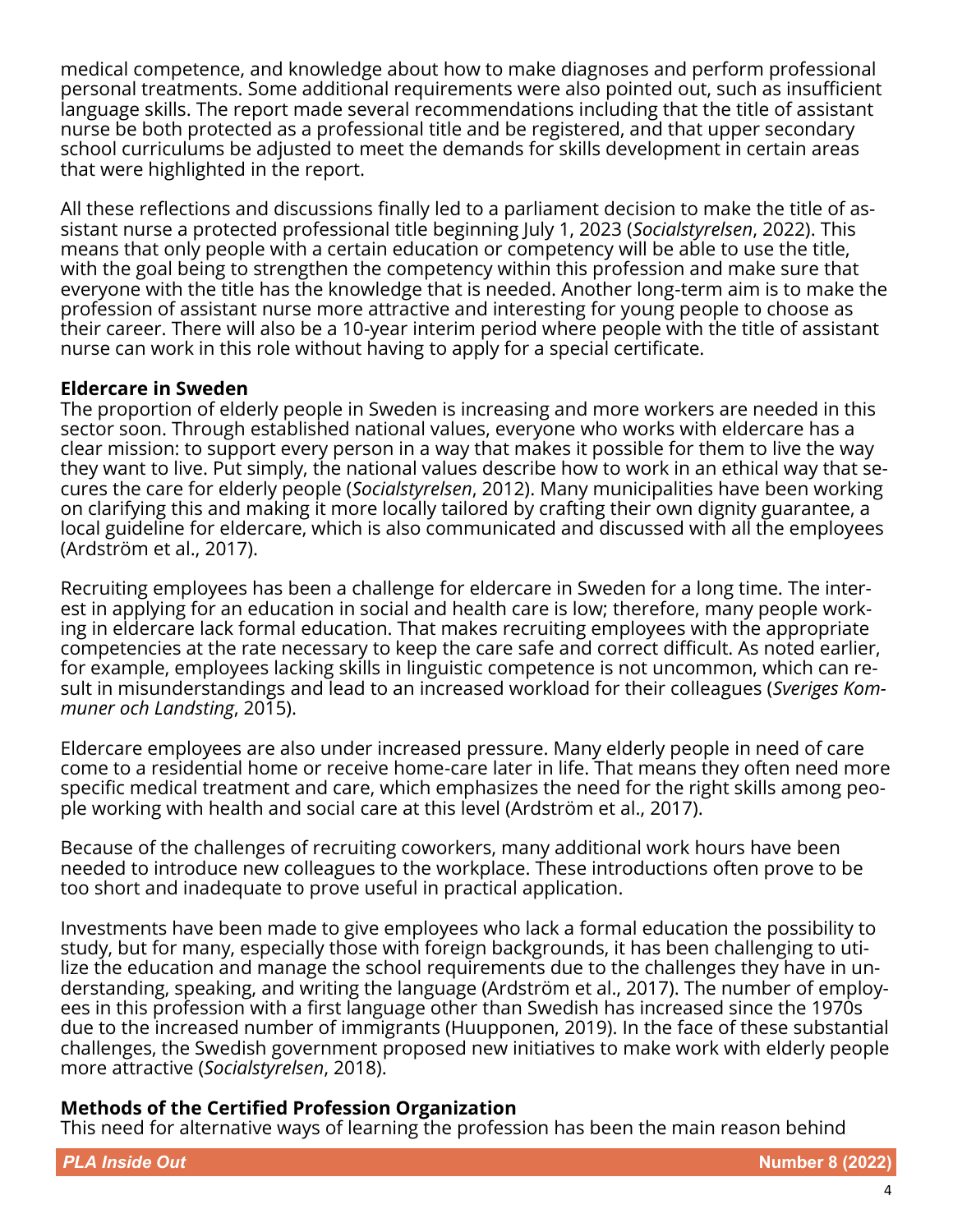Certified Profession's decision to develop and establish its methods. The organization has acknowledged the need for clarifying the profession, the skills required in the work, and a way of securing competence among employees that would be a complement to the formal education system.

Certified Profession has been developing methods for:

- Prior learning assessment (*validering*).
- Workplace learning.
- Creative dialogues.

All the structures in Certified Profession's methods have foundations in knowledge requirements, the history of which we will discuss later on in this article. But the organization is now able to offer a new way of gaining more secure employment to new employees in eldercare who are interested in the profession and are suitable for the work.

The method of Certified Profession has both the workplace needs in focus and take the individual's way of learning into account. The method has a clear structure for learning: Employees can demonstrate their skills and managers are able to see the types of skill development needed by individuals and overall in their unit and get a holistic view of what is missing in their employees' competencies from recruitment to capacity building.

At this point, Certified Profession's method is considered an established strategy for sustainable capacity-building in eldercare and care for people with disabilities. The goals of the method are to strengthen, confirm, and increase the status of the profession. The logic of the method is that an increased status in the profession leads to greater employee motivation and an increased commitment to the people in need of care.

The organization started with a project in which assistant nurses and nurses' aides in eldercare kept a working diary and wrote about their work tasks. Their stories contained the keys to the core of the profession and, in effect, described how to cater to the needs of the people in their care. Their stories were later translated or refined into working instructions, which turned into the knowledge requirements describing the competencies in eldercare. There are six knowledge requirements for eldercare and six for the care of people with disabilities (in this article, we focus on the requirements for eldercare). The six knowledge requirements are split into different results for learning and criteria for approval, which also clarify what needs to be further developed to increase the competence for this type of work.

The reason for using these knowledge requirements is to secure the quality in skill assessments, to clarify the roles of the profession, and to develop and strengthen coworkers in their profession by making it clear what they need to know and learn to be able to do their job in the best way possible. The six knowledge requirements that are used for the assessment of workers in eldercare are:

- 1. Contact and interaction how to meet and treat a person in a respectful way and according to the person's needs in subjects such as personal hygiene, food habits, and communication on various levels.
- 2. Activating and establishing relationships how to support the person in activities in their daily life and see changes in physiological and motor skill abilities; palliative care; and how to work ergonomically.
- 3. Service delivery how to support them in their home environment and help them with different services in society, such as going to the bank, grocery shopping, etc.
- 4. Health promotion how to strengthen the person's health, prevent the spread of infections, and relieve and prevent diseases.
- 5. Planning and administration how to understand the importance of planning, reporting, and documentation.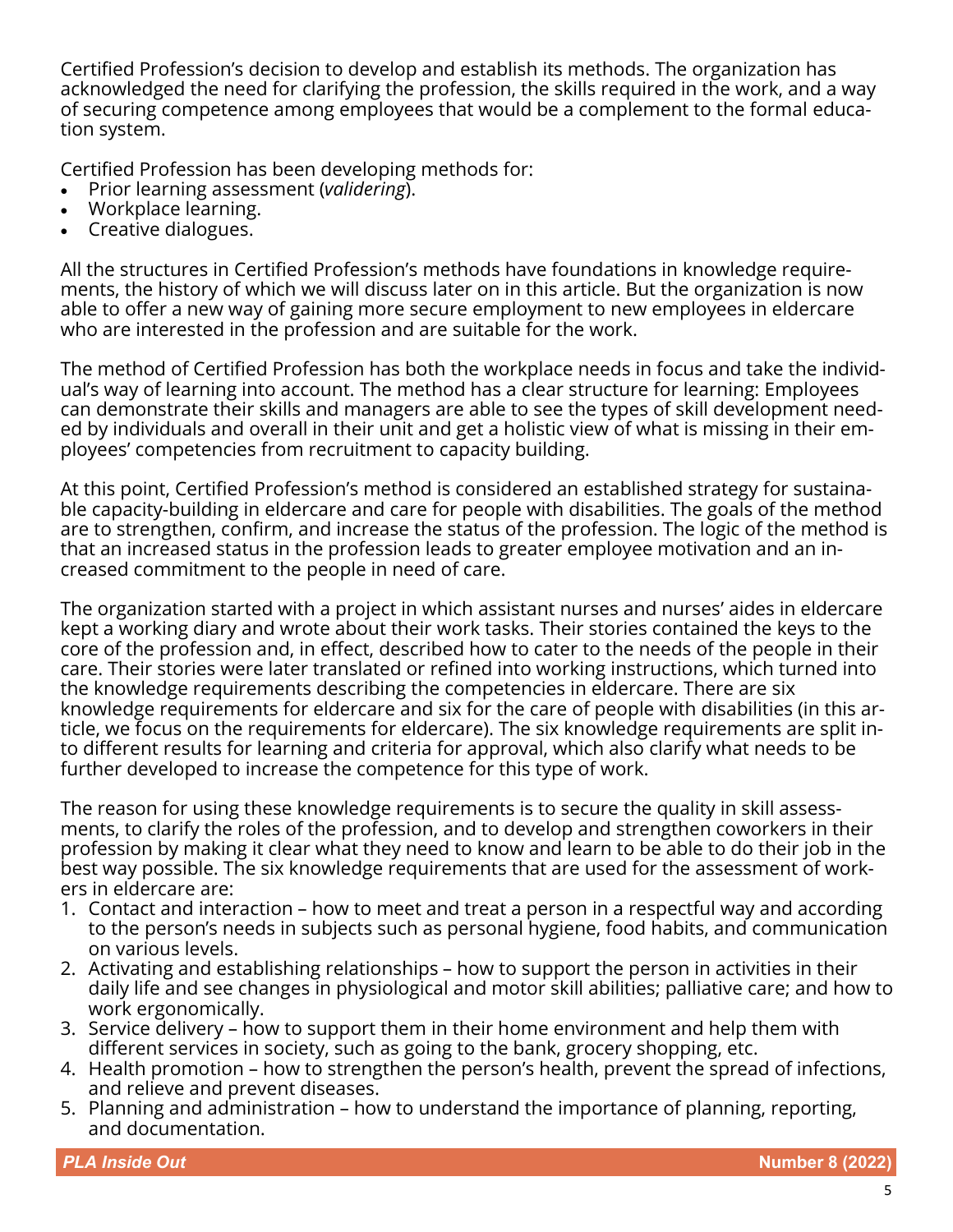6. Participation in developing the workplace – how to gain comfort in workplace functions, the goals set for the job, and how to introduce new colleagues, supervise, and communicate professionally (*Kravmärkt Yrkesroll*, n.d.).

A series of projects has laid the foundation of the methods of Certified Profession. Each one develops different ideas and structures on how to validate and secure the competencies of assistant nurses and nurses' aides in eldercare and care for people with different disabilities.

From 2003 to 2005, a project called Model Workplaces was initiated; that's where the knowledge requirements took form together with the structure for prior learning assessment (*validering*). The idea was to make the connection between competence and professional developments visible by turning the process for prior learning assessment into certificates of competency. By clarifying the skills and competencies needed in the work, the project also strived to increase the cooperation between the operations and formal education systems, which Certified Profession found out needed to work closely together.

The process of prior learning assessment continued in a project from 2005 to 2008 called Certified Profession, the same name as the organization. Six municipalities took part, and 5,000 assistant nurses and nurses' aides went through the process. The project also focused on clarifying the role of professional assessors, which is a key role in the process of prior learning assessment. One important part of Certified Profession's method for prior learning assessment is the creative dialogues (*kreativa läromöten*). These dialogues are meetings for reflections and discussions among the assistant nurses and the nurses' aides, a time to have an open discussion about the profession and about certain situations that occur in the activities at the workplace. It is also the step in the process where Certified Profession lays the foundation of the knowledge requirements, which makes it clear to the participants what parts are going to be validated through the PLA process.

The result of these processes is a written document showing the competencies of the individual. These assessment processes also make it possible for the workplace to plan competency development among its employees.

Another three year-project, starting in 2010, worked to create roles and methods for learning both in and close to the workplace. The purpose was to create a clear chain from the validation processes to develop the right skills that were needed at the workplace. This provided ways for assistant nurses and nurses' aides to get a clear idea of how to gain the competencies needed and later to get that competency development validated.

Certified Profession believes there are reasons to have complementary systems for education and development of the competencies needed in eldercare. Through these assessment methods, managers get a clear picture of their employees' competencies and develop a plan for further education and/or skills development. For the employees themselves, the system can be a motivation that shows them what they know, what they can learn more about, and how that can be accomplished.

These validation methods have been implemented on a large scale and reviewed by external evaluators and a panel of experts. More than 15,000 assistant nurses and nurses' aides have gone through this process successfully at this point (Svensson, 2013).

#### **Stakeholders in the Process**

The foundation of Certified Profession and the methods of the organization have been to work as closely as possible with the workplace and develop the skills required in daily work. This article focuses on eldercare, and the skills required in the work are continuously changing at the same pace as the need for care of the elderly. Therefore, different roles have been established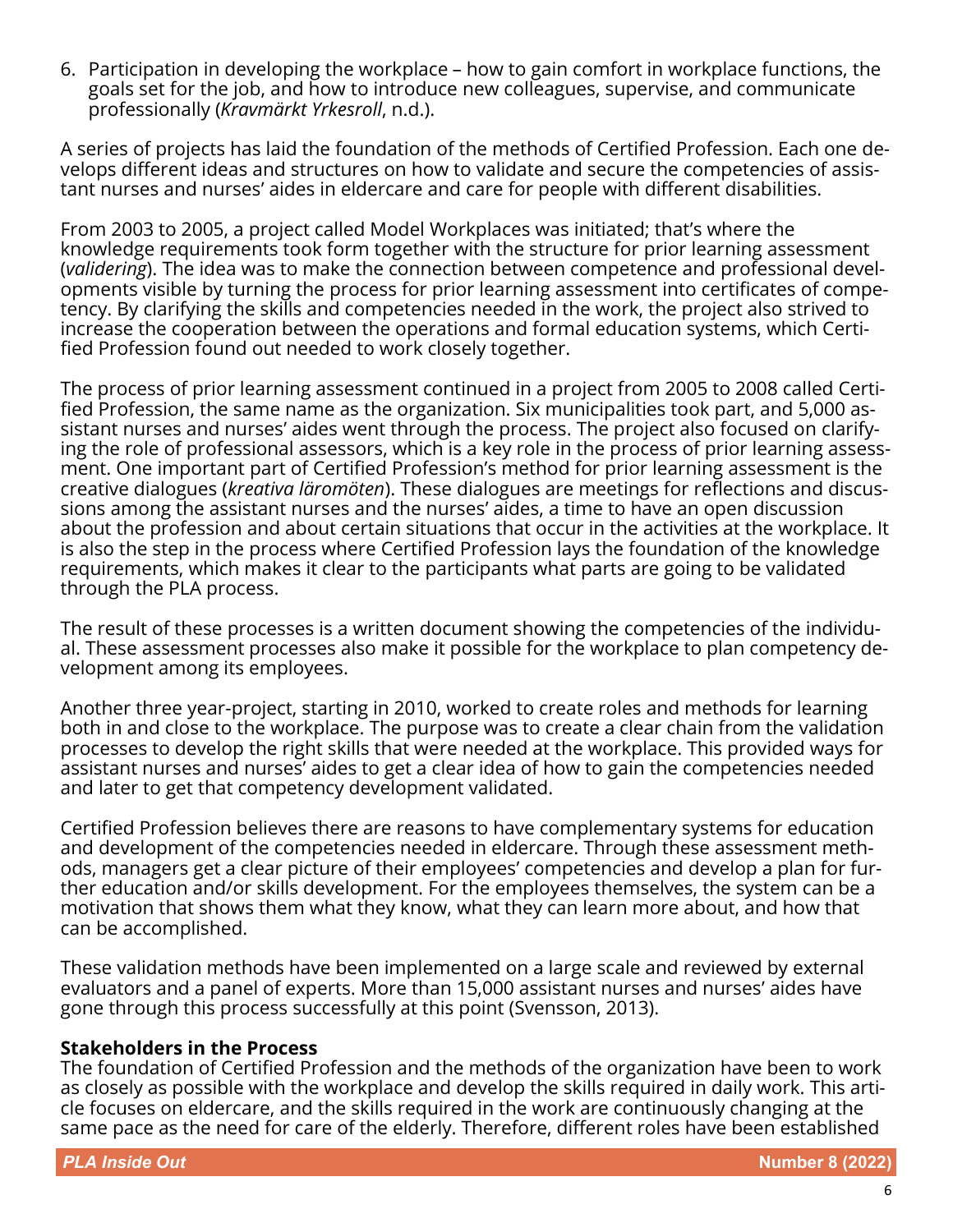to both increase the number of people being able to carry the knowledge of the process and clarify the responsibilities of the different parts of the process. This also leads to developing the whole organization, which itself contains the needed knowledge and assures the quality of the different processes. This way of splitting the responsibility is also a way for the assistant nurses and nurses' aides to grow and develop in their own profession, by gaining more responsibility.

- **Professional assessors (***yrkesbedömare***)** have documented knowledge, skills, and experience in health care and are well acquainted with the work and culture in eldercare. They are trained by Certified Profession as professional assessors and they can support the participants in their validation process. The professional assessors are the ones who judge the participants' theoretical and practical knowledge.
- **Managers and leaders** inform their employees of the validation, why they are doing it, and how it works. They encourage them and talk about the importance of the employees providing all their knowledge — it is *not* about the professional assessors showing everything they *do not* know. After the process of validation, the managers/leaders participate in a three-way conversation together with their employees and the professional assessors to listen to both parties and their thoughts on the results. If necessary, the manager/leader creates a plan for competency development.
- **Competency supporters (mentors)** give instructions and support different target groups, such as new employees, those employed by the hour, and students on internships. They also support their coworkers in competency development by self-education or making plans for learning together with the manager and other coworkers. They also assess whether the person in need of capacity building has reached their learning goals.
- **Process supporters (***processtödjare***)** are responsible for the completeness of the process. They must ensure that every part of the validation follows the right track and is followed up for quality assurance.
- **The conversation leader** conducts the "creative dialogues" during which the knowledge requirements are established for the ones participating in the validation. During the dialogue, the participants also learn from each other by discussing their professions. The conversation is a time for learning and reflection.

(Note: A person can have more than one role, for example, both as a professional assessor and conversation leader.)

# **The Steps of PLA Through Certified Profession**

The role of the professional assessor is key within the Certified Profession model; they are either employed by partner organizations or connected to Certified Profession. They undergo special training and participate continuously in reflective meetings and start-up meetings. They also must have solid and documented experience in eldercare and/or care of persons with disabilities. The professional assessors work in pairs and have varying backgrounds, such as assistant nurses, nurses, or occupational therapists. The purpose of this configuration of the professional assessors is to attain as comprehensive of an approach as possible.

During the PLA process, the participants — nurses' aides and assistant nurses — can demonstrate their knowledge in different areas through discussions and practical exercises in groups of three or four. Two professional assessors assist participants throughout the process. They assess individuals' competencies and make sure that each person in the group gets a chance to talk and show their knowledge.

Through creative dialogue, the knowledge requirements are explained, and the participants discuss different situations that occur in the profession and put their knowledge into words. The group discussions, together with a writing exercise and a practical exercise, show the professional assessors the level of knowledge that each participant has in the six knowledge requirements. The assessment of each knowledge requirement is provided as either *can*, *can with*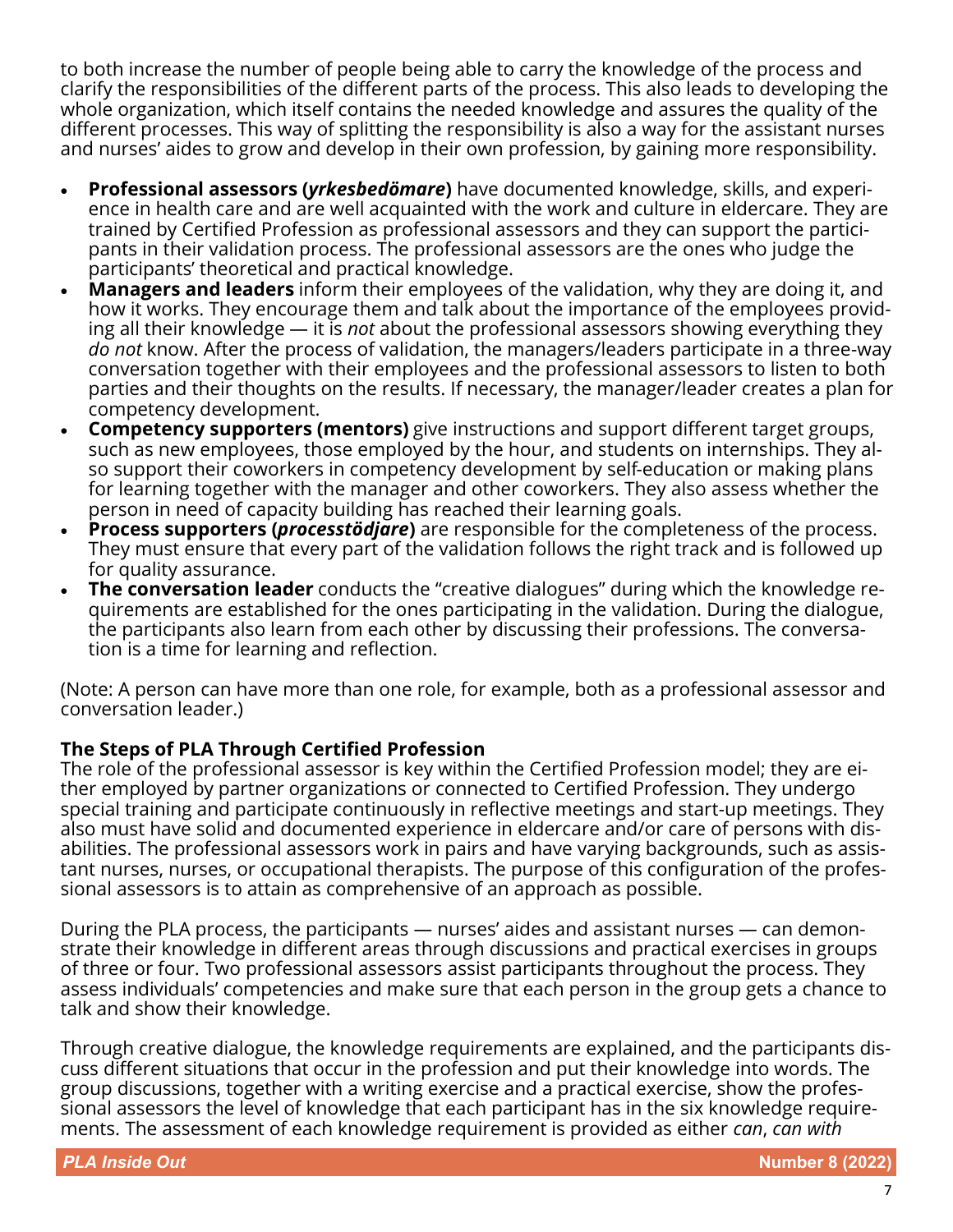*addition,* and *cannot (see Figure 1)*. *Can* means that the participant's competencies fulfill the criteria on that specific subject. *Can with addition* means that the participant is missing some of the expected theoretical or practical knowledge. *Cannot* means that the participant is missing both the theoretical and the practical knowledge of that specific knowledge requirement. Participating in creative dialogues is also a learning process; through the discussions and concrete examples from their everyday work, colleagues can learn from each other.

| CONTACT AND INTERACTION                         | CAN | <b>CAN</b><br>w. add. | <b>CAN</b><br><b>NOT</b> | <b>HEALTH PROMOTION</b>                   | CAN | <b>CAN</b><br>w. add. | CAN<br><b>NOT</b> |
|-------------------------------------------------|-----|-----------------------|--------------------------|-------------------------------------------|-----|-----------------------|-------------------|
| History, traditions and habits                  |     |                       |                          | Geriatric diseases                        |     |                       |                   |
| Personal hygiene                                |     |                       |                          | Knowledge in the field of hygiene         |     |                       |                   |
| The meal and its composition                    |     |                       |                          | Wounds and skin treatment.                |     |                       |                   |
| Communication through body and physical contact |     |                       |                          | How to handle and prevent falling         |     |                       |                   |
| Dementia                                        |     |                       |                          | Stoma, catheter and incontinence products |     |                       |                   |
| Mental illness                                  |     |                       |                          | Medications                               |     |                       |                   |
| Treatment for mental illness and dementia       |     |                       |                          | PLANNING AND                              |     |                       |                   |
| Communication and collaboration                 |     |                       |                          | <b>ADMINISTRATION</b>                     |     |                       |                   |
| <b>ACTIVATING AND</b>                           |     |                       |                          | Planning and prioritizing                 |     |                       |                   |
| <b>ESTABLISHING RELATIONSHIPS</b>               |     |                       |                          | Documentation                             |     |                       |                   |
| Motor skills and physical conditions            |     |                       |                          | Transmitting information                  |     |                       |                   |
| Ergonomic work                                  |     |                       |                          | PARTICIPATION IN                          |     |                       |                   |
| Arrange activities and stimulate participation  |     |                       |                          | <b>DEVELOPING THE</b>                     |     |                       |                   |
| Deepen the dialouge with relatives              |     |                       |                          | <b>WORKPLACE</b>                          |     |                       |                   |
| Palliative care                                 |     |                       |                          | Management and goals of the organization  |     |                       |                   |
| <b>SERVICE DELIVERY</b>                         |     |                       |                          | Communication in the professional role    |     |                       |                   |
| Everyday support in home environment            |     |                       |                          | Introduction och supervision              |     |                       |                   |
| Everyday support in public and private service  |     |                       |                          | Development of professional skills        |     |                       |                   |

Figure 1: Assessment of the six knowledge requirements.

After the validation, the professional assessors have an individual dialogue with the participant during which they discuss the results. This is also discussed in a three-way conversation between the participant, their manager, and the professional assessors. All the results are meticulously recorded in a document that comments on the participant's competence in each of the knowledge requirements and sets out a plan for learning the skills that the validation showed were still needed.

#### **Quality Assurance of the PLA Procedure by Certified Profession**

For the PLA method to be credible and reliable, the materials and methods that have been developed are constantly reviewed and quality assured. The process of validation follows European and national guidelines and is assured through internal and external quality assessments (see *Nordiskt Valideringsforum*, n.d.). The validation through Certified Profession is based on the knowledge requirements that have been examined and approved by representatives in the profession. The systematic work of quality assuring is transparent so that the internal and external assessors can ensure that the entire process follows the guidelines.

Since the Certified Profession model is based on national guidelines, the professional assessor also must meet these criteria. The professional assessor's knowledge and competencies are also kept up to date through continuous follow-ups. The training for professional assessors includes both theory and practice. They are well-informed about the background of Certified Profession, have embraced the concept of PLA and are well-versed in the methods and tools used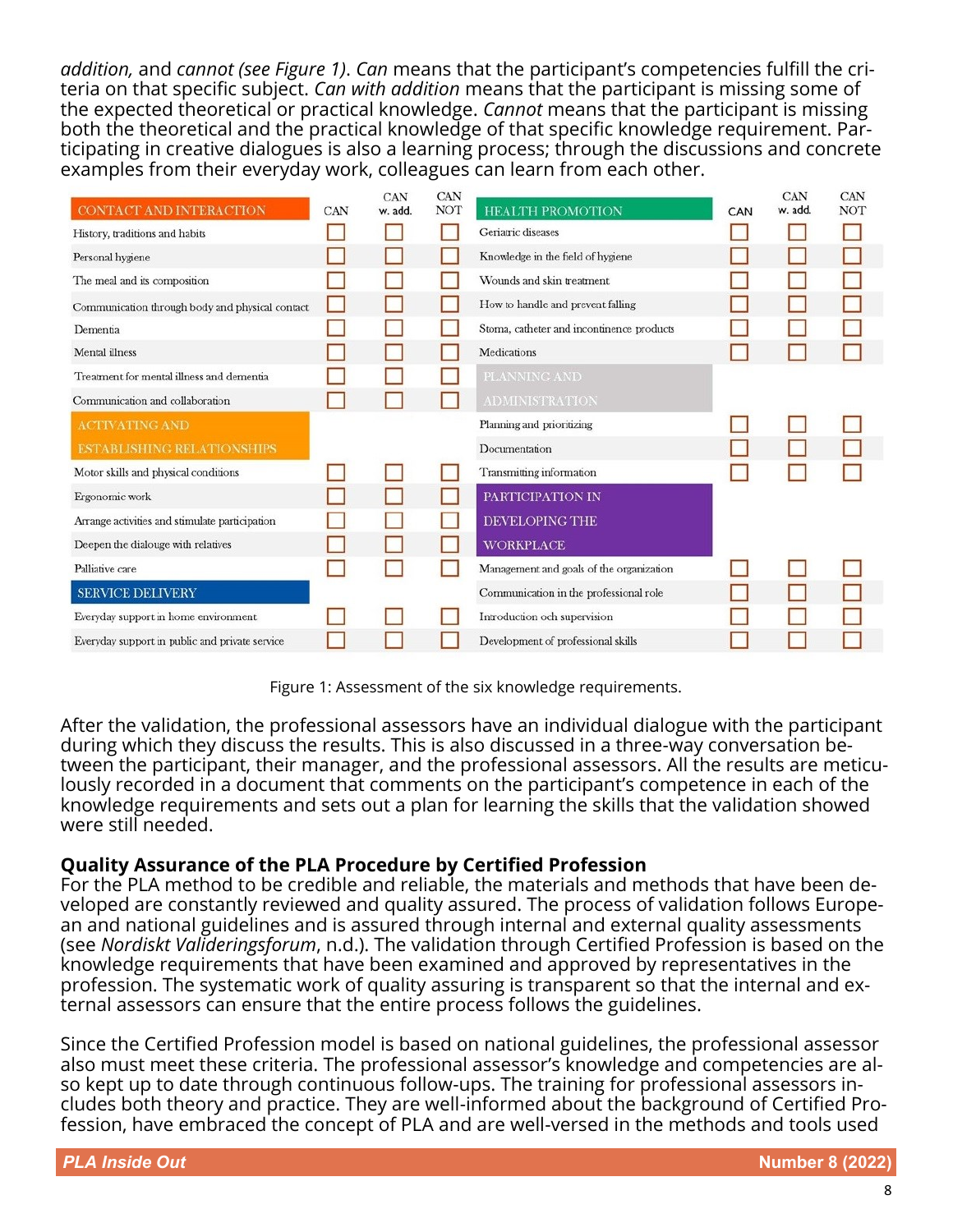by Certified Profession.

To provide continual improvement to the validation process, participants are asked to fill out a questionnaire in which they indicate if they feel like they received enough information about the process before it started, and how they experienced the validation and the profession assessors.

In addition, a follow-up interview is held by the quality manager. The purpose of the interview is to follow up on the professional assessor's work and competencies based on the criteria. In the interview, the professional assessor is given the opportunity to reflect on the PLA process and his/her role. The professional assessor continuously participates in reflective meetings together with process supporters in their working area and major networks centrally. The purpose of the meetings is to exchange experiences and learn from each other. The reflective meetings are also a way to ensure that the assessments are made in keeping with the criteria that ground every part of the process.

Now we have been going through the methods, roles, and quality assurance of the PLA procedure of Certified Profession. The foundation of all the processes is to support the organizations by strengthening the knowledge within the organization itself and clarifying the profession with structured PLA and competency development. The workplace learning of Certified Profession leans on the idea that coworkers can learn from each other, and that the competencies needed often are kept within the organization without being used in a structured way. With the PLA process of Certified Profession, they want to make the required knowledge available and distinct for all the people working with the elderly and people with disabilities to make the understanding of what they need to learn more about and how they can gain that specific knowledge directly in the workplace clearer.

#### **Challenging Questions and Thoughts**

In this essay, Certified Profession has been presented as a method to ensure that eldercare has and can develop the needed knowledge and skills for its specific activities of care. This is especially needed in times such as these when recruiting new assistant nurses is, in general, challenging, and when future demands for employee competence, both in numbers and quality, will increase significantly depending on demographic changes.

Due to a range of social changes, such as increased higher education levels among greater numbers in Sweden and democratic reforms in which even greater emphasis is placed on personal privacy and autonomy, there are increased demands for high quality in health care activities. This has led to an increase in demand for the skills of the staff who work in the health care sector. Whereas many inhabitants used to view health care as a professional and authoritative institution, perspectives have changed. Many patients, and especially their relatives, are also highly educated and are very aware of their rights, and the internet provides ways for individuals to search for problems and different loopholes concerning how health care is and should be provided. This puts certain strains on health care organizations in assuring that their activities have a solid foundation of proven and scientific knowledge and practices.

The ideas and methods of Certified Profession show that organizations within eldercare have an interest in ensuring that the level of knowledge and skills that enter their workplaces are sufficient and of good quality. It also shows their interest in creating a certain kind of eldercare working culture. This can be understood as both a way of establishing a foundation where different demands from society, both from a legal and user perspective, are met, and where organizational requests such as working structures and cultures are fueled by their common ground of education and skills among all coworkers. It is in this context that PLA is used (as it often is in Swedish PLA activities), not only to uncover acquired skills but also to lay bare the need for complementary education and workplace practice and experience.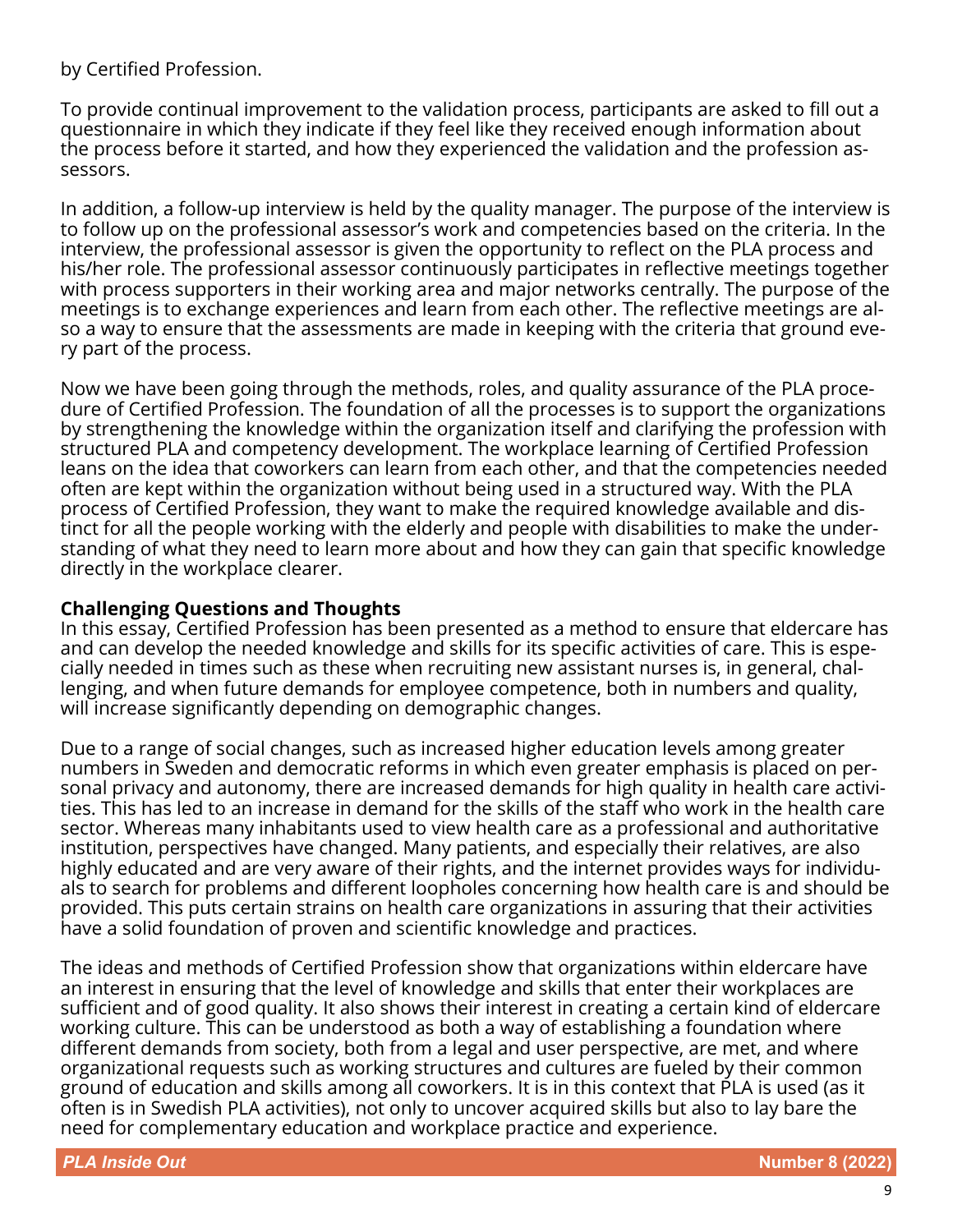The method also highlights questions about the division between generic education and workplace-driven competency development. To what degree should the formal school system prepare students for working life and to what degree should it be up to health care organizations, by themselves, to take responsibility to form and educate the employees on their requirements and qualifications? Furthermore, to what degree are health care activities a matter of a specific working culture? The PLA method described here also gives rise to another type of question about the legitimacy and transferability of the kind of experience, knowledge, and skills that are assessed and acknowledged within a specific organization. There are, of course, different dimensions to that question, such as the general importance and necessity of workplace learning and competency development. But there are also examples of the opposite when the legitimation of certain knowledge and skills in one organization may not be quite as easily acknowledged and applicable to another organization. Nevertheless, Certified Profession is an example of a health care organization taking responsibility to make a clear stand in laying a common foundation of knowledge, skills, and a specific health care culture, and helping us recognize where PLA can be a way to accomplish this.

#### **Note**

<sup>1</sup> More information about Certified Profession (*Kravmärkt Yrkesroll*) may be found at [http://](http://www.kravmarktyrkesroll.se/) [www.kravmarktyrkesroll.se/.](http://www.kravmarktyrkesroll.se/)

#### **References**

- Andersson, P., Fejes, A., & Ahn, S.-E. (2004). Recognition of prior vocational learning in Sweden. *Studies in the Education of Adults, 36*(1), 57-71. [https://](https://doi.org/10.1080/02660830.2004.11661487) [doi.org/10.1080/02660830.2004.11661487](https://doi.org/10.1080/02660830.2004.11661487)
- Andersson, P, & Osman, A. (2008). Recognition of prior learning as a practice for differential inclusion and exclusion of immigrants in Sweden. *Adult Education Quarterly, 59*(1), 42-60. <https://doi.org/10.1177/0741713608325173>
- Anell, A., Glenngård, A. H., & Merkur, S. (2012). Sweden: Health system review. *Health Systems in Transition, 14*(5). [https://www.euro.who.int/\\_\\_data/assets/pdf\\_file/0008/164096/](https://www.euro.who.int/__data/assets/pdf_file/0008/164096/e96455.pdf) [e96455.pdf](https://www.euro.who.int/__data/assets/pdf_file/0008/164096/e96455.pdf)
- Ardström, M., Eriksson, M., & Drott Tolf, S. (2017). *Äldreomsorgens lagar* [Elderly care laws]. Gothia Fortbildning.
- Ekonomifakta [Economic facts]. (2020). *Vårdcentraler i privat regi* [Private health care centers]. Retrieved June 24, 2020, from [https://www.ekonomifakta.se/Fakta/Valfarden](https://www.ekonomifakta.se/Fakta/Valfarden-i-privat-regi/Vard-och-omsorg-i-privat-regi/vardcentraler-i-privat-regi/)-i-privat-regi/ Vard-och-omsorg-i-privat-[regi/vardcentraler](https://www.ekonomifakta.se/Fakta/Valfarden-i-privat-regi/Vard-och-omsorg-i-privat-regi/vardcentraler-i-privat-regi/)-i-privat-regi/
- Huupponen, M. (2019). *Svenska språket – A och O inom äldreomsorgen* [The Swedish language A and O in elder care]. Kommunal. [https://webbfiler.kommunal.se/sites/default/files/](https://webbfiler.kommunal.se/sites/default/files/attachment/svenska_spraket_a_och_o_inom_aldreomsorgen_webb_.pdf) attachment/svenska spraket a och o inom aldreomsorgen webb .pdf
- Kravmärkt Yrkesroll [Requirements-marked Professional Role]. (n.d.). *Yrkeskrav: Äldreomsorgen*  [Professional requirements: Elderly care]. <http://www.kravmarktyrkesroll.se/yrkeskrav/>
- Nordiskt Valideringsforum [Nordic Center for Validation]. (n.d.). *Vad är OCN-metoden?* [What is the OCN method?]. [https://valideringsforum.se/ocn](https://valideringsforum.se/ocn-metoden/)-metoden/
- OECD/European Observatory on Health Systems and Policies. (2017). *Sweden: Country health profile 2017, state of health in the EU*. [http://dx.doi.org/10.1787/9789264283572](http://dx.doi.org/10.1787/9789264283572-en)-en
- Öhman, B. (n.d.). *Arbetsmarknadsläget – värre än 90-talet?* [Labor market situation Worse than the '90s?]. [https://www.scb.se/contentassets/b1ae4493ffd1404987a4d32cbf213ae5/](https://www.scb.se/contentassets/b1ae4493ffd1404987a4d32cbf213ae5/arbetsmarknadslaget---varre-an-90-talet.pdf) [arbetsmarknadslaget](https://www.scb.se/contentassets/b1ae4493ffd1404987a4d32cbf213ae5/arbetsmarknadslaget---varre-an-90-talet.pdf)---varre-an-90-talet.pdf
- Regeringskansliet [Government Offices]. (2017). *Reglering av yrket undersköterska*. [Regulation of the profession of assistant nurse]. [https://www.regeringen.se/rattsliga](https://www.regeringen.se/rattsliga-dokument/kommittedirektiv/2017/10/dir.-2017103/)-dokument/ [kommittedirektiv/2017/10/dir.](https://www.regeringen.se/rattsliga-dokument/kommittedirektiv/2017/10/dir.-2017103/)-2017103/
- Socialstyrelsen [The National Board of Health and Welfare]. (2012). *Äldreomsorgens nationella värdegrund – ett vägledningsmaterial* [The national values of elderly care - A guide material]. [https://www.socialstyrelsen.se/globalassets/sharepoint](https://www.socialstyrelsen.se/globalassets/sharepoint-dokument/artikelkatalog/vagledning/2012-3-3.pdf)-dokument/ [artikelkatalog/vagledning/2012](https://www.socialstyrelsen.se/globalassets/sharepoint-dokument/artikelkatalog/vagledning/2012-3-3.pdf)-3-3.pdf